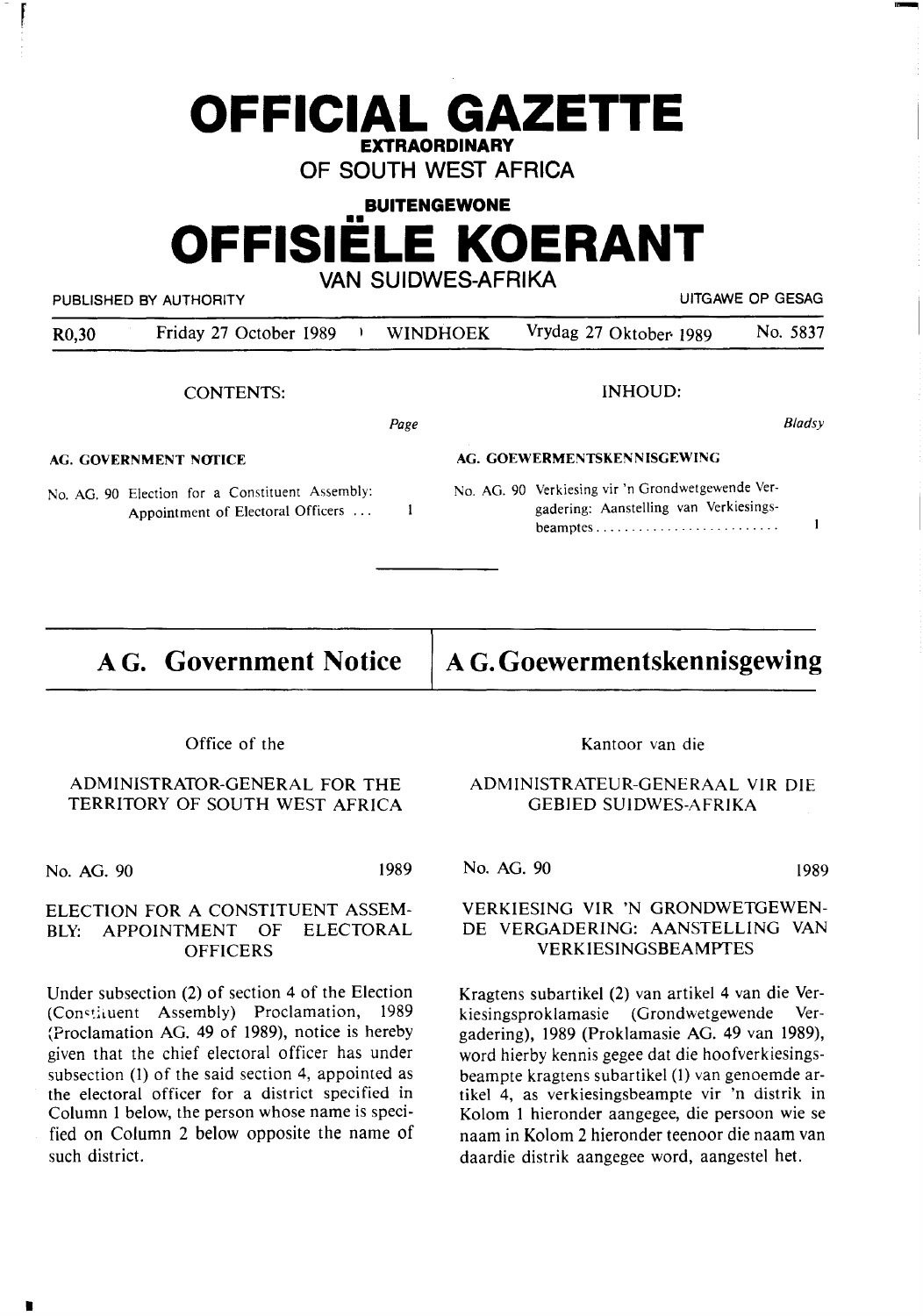| <b>COLUMN 1/KOLOM 1</b><br>NAME AND OFFICIAL ADDRESS/<br>NAAM EN AMPTELIKE ADRES | <b>COLUMN 2/KOLOM 2</b><br><b>APPOINTED AS/</b><br><b>AANGESTEL AS</b> | <b>COLUMN 3/KOLOM 3</b><br>DISTRICT/DISTRIK |
|----------------------------------------------------------------------------------|------------------------------------------------------------------------|---------------------------------------------|
| S J ENGELBRECHT<br>Peri-Urban Development Board<br>Bethanie                      | ELECTORAL OFFICER                                                      | <b>BETHANIE</b>                             |
| <b>MRS W STEENKAMP</b><br>Dept of Justice<br>Gobabis                             | <b>ELECTORAL OFFICER</b>                                               | <b>GOBABIS</b>                              |
| R M BRITZ<br>Dept Agric & Nature Conservation<br>Grootfontein                    | <b>ELECTORAL OFFICER</b>                                               | <b>GROOTFONTEIN</b>                         |
| <b>B BOUWER</b><br>Dept of Governmental Affairs<br>Windhoek                      | <b>ELECTORAL OFFICER</b>                                               | HEREROLAND                                  |
| <b>J C COETZEE</b><br>Admin for Whites<br>Karasburg                              | <b>ELECTORAL OFFICER</b>                                               | <b>KARASBURG</b>                            |
| N HENDRICKS<br>Dept of Justice<br>Windhoek                                       | <b>ELECTORAL OFFICER</b>                                               | <b>KARIBIB</b>                              |
| <b>B BEYTELL</b><br>Dept Agric & Nature Conservation<br>Rundu                    | <b>ELECTORAL OFFICER</b>                                               | <b>KAVANGO</b>                              |
| L VAN WYK<br>Admin for Whites<br>Keetmanshoop                                    | <b>ELECTORAL OFFICER</b>                                               | <b>KEETMANSHOOP</b>                         |
| <b>J A KLOSE</b><br>Peri-Urban Development Board<br>Lüderitz                     | ELECTORAL OFFICER                                                      | LÜDERITZ                                    |
| L LUBBE<br>Admin for Whites<br>Maltahöhe                                         | ELECTORAL OFFICER   MALTAHÖHE                                          |                                             |
| <b>B KRUGER</b><br>Dept Agric & Nature Conservation<br>Mariental                 | <b>ELECTORAL OFFICER</b>                                               | <b>MARIENTAL</b>                            |
| D SWANEPOEL<br>Admin for Whites<br>Okahandja                                     | <b>ELECTORAL OFFICER</b>                                               | <b>OKAHANDJA</b>                            |
| <b>K B KUBIRSKE</b><br>Admin for Whites<br>Omaruru                               | <b>ELECTORAL OFFICER</b>                                               | <b>OMARURU</b>                              |
| H W J GROBBLER<br>Dept Agric & Nature Conservation<br>Caprivi                    | <b>ELECTORAL OFFICER</b>                                               | <b>CAPRIVI</b>                              |